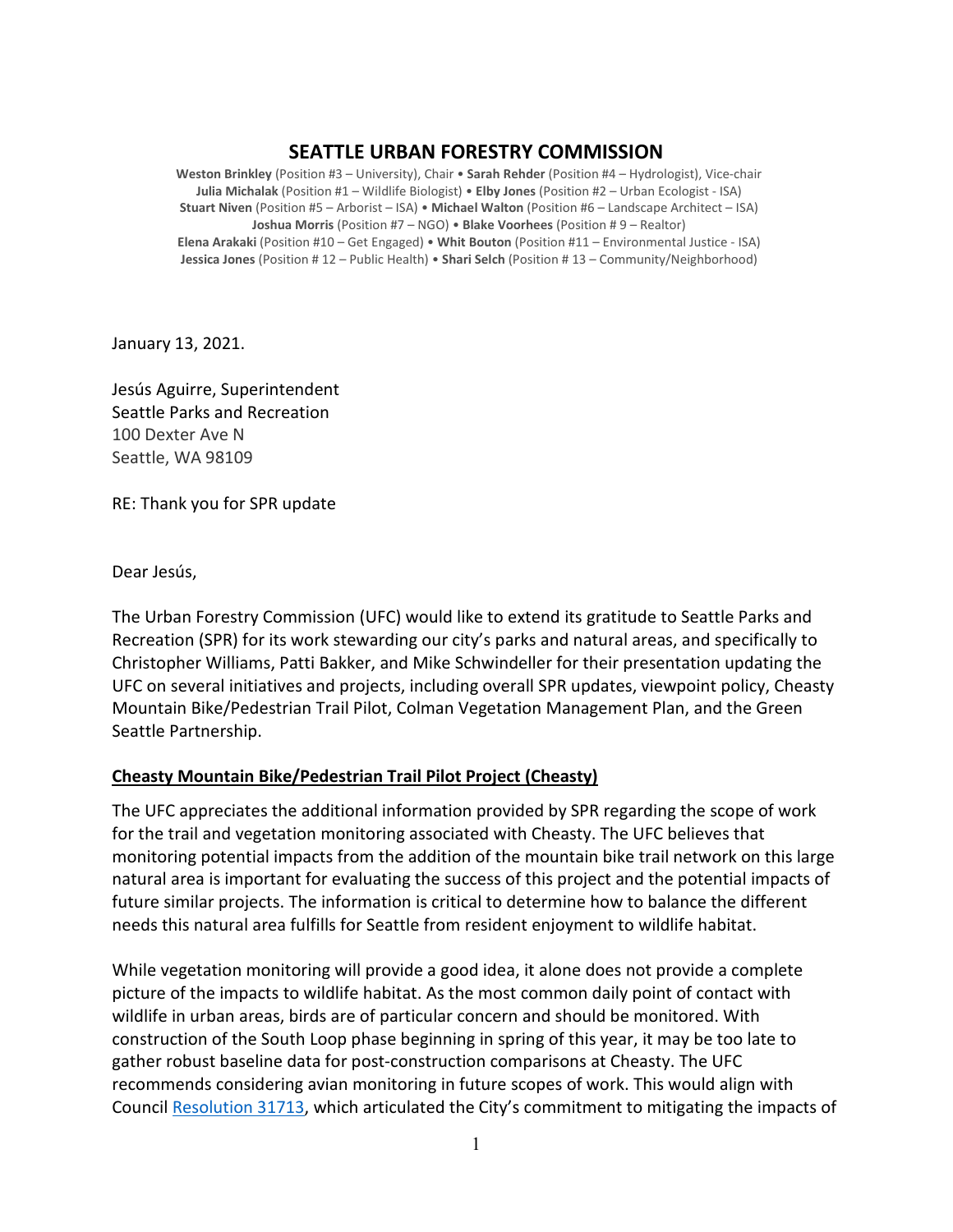the built environment on birds, stating that "…City plans and programs will increase awareness of the value of migratory birds, promote habitat enhancement, provide safe viewing opportunities for birds, improve bird safety, and recognize the benefits of urban birds in the landscape."

In addition, the UFC noticed that although there is a monitoring plan in place, there is no information about how the monitoring data will be translated into performance metrics. This is a challenging task, and the UFC would like to participate further in SPR's monitoring and evaluation discussions. Specifically, the UFC is interested understanding how SPR plans to interpret the monitoring data to determine whether impacts, should they occur, are acceptable or not, and whether the pilot is considered a success.

## **Green Seattle Partnership (GSP)**

The UFC also appreciates the briefing on anticipated impacts to the GSP due to current environmental, financial, and social conditions. The restoration work in progress and planned by the GSP is critical for the future of Seattle's urban forest.

Urgently, the UFC expresses its concern over the annual funding reduction of \$500,000 to the program, and the estimated 17 to 27-year delay to the original restoration schedule (to be completed by 2025). The GSP was established as a 20-year program; a delay of this length signifies lost financial efficiencies and further environmental degradation. Decades-long delays not only defer benefits to Seattle from the restoration but may significantly impair the City's ability to complete the work at all.

Maintaining natural areas in restoration is an active process and missing stewardship intervention can lead to reestablishment of invasive species and planting failures, undoing previous efforts. In addition, labor, materials, and other investments tend to become more expensive over time. The UFC is concerned that budget cuts will compound existing problems, including the loss of volunteer and contractor momentum due to the pandemic and the challenging conditions, such as steep slopes, of the remaining acres.

The UFC would like to better understand the difference in restoration activities cost and tree and vegetation survival rates between volunteers and paid contractors; as well as the potential for incorporating a green jobs and youth training component into the program to create an opportunity to engage more diverse communities, especially BIPOC residents.

Despite these concerns, the UFC understands the constraints and the need to reevaluate the program. The UFC is intrigued by the notion of the *re-envisioning* of the GSP and requests to be involved in the process in the upcoming year.